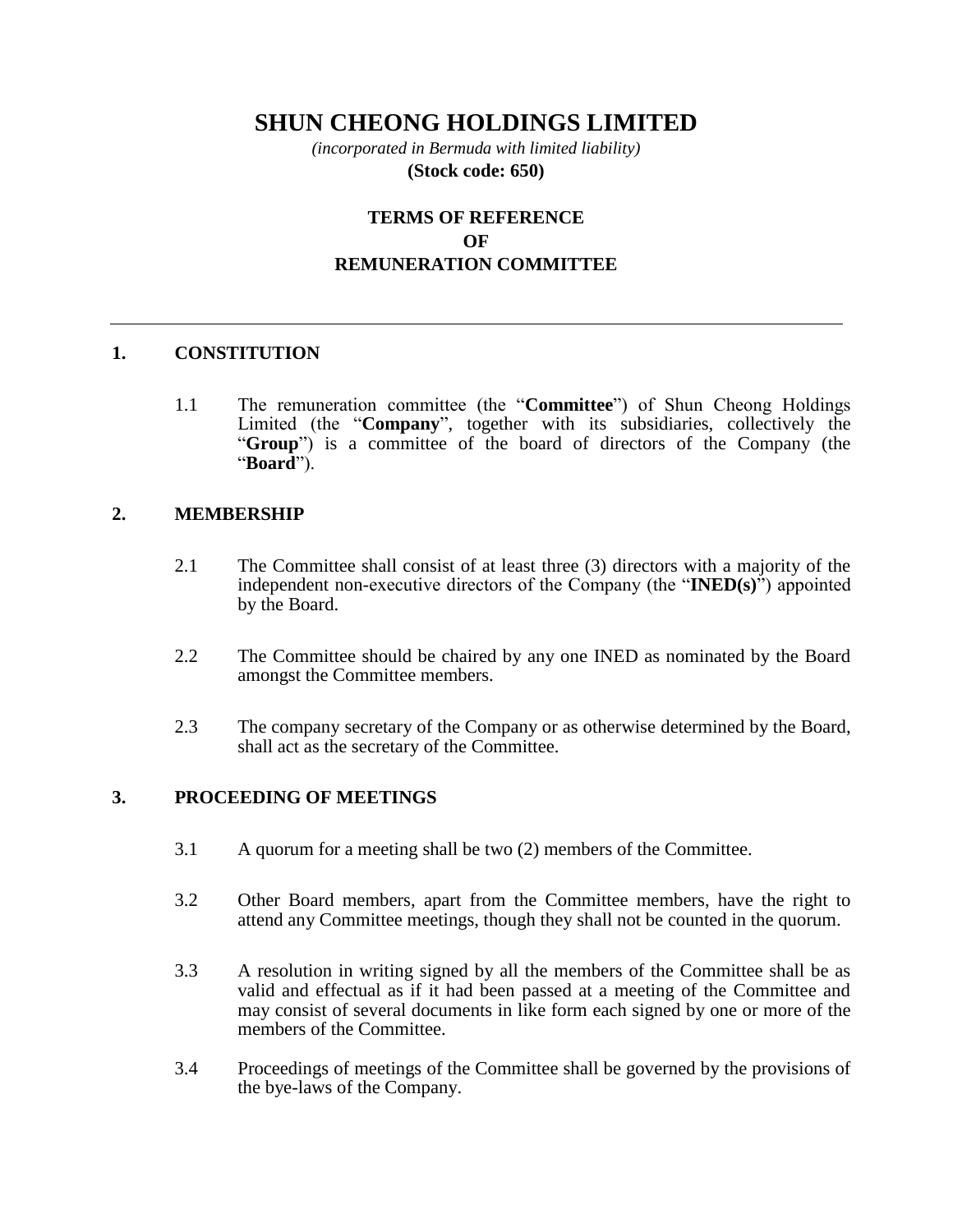### **4. FREQUENCY OF MEETINGS**

4.1 The Committee shall meet at least once every year and the Board or the Committee members may call any meetings at any time when necessary.

# **5. AUTHORITY**

- 5.1 The Committee is authorized by the Board to seek any necessary information which is within the Committee's scope of duties from the employees.
- 5.2 The Committee shall be provided with sufficient resources to perform its duties and is authorized by the Board to obtain outside independent professional advice, and to secure the attendance of outsiders with relevant experience and expertise if it considers necessary.
- 5.3 The Committee shall be provided with adequate information in a timely manner to enable the Remuneration Committee to make informed decision.
- 5.4 The Committee is authorized to do any such things to enable the Committee to properly perform its powers and functions.

## **6. DUTIES, ROLES AND FUNCTIONS**

- (a) to make recommendations to the Board on the Company's policy and structure for all directors' and senior management remuneration and on the establishment of a formal and transparent procedure for developing remuneration policy;
- (b) to review and approve the management's remuneration proposals with reference to the Board's corporate goals and objectives;
- (c) to make recommendations to the Board on the remuneration packages of individual executive directors and senior management. This should include benefits in kind, pension rights and compensation payments, including any compensation payable for loss or termination of their office or appointment;
- (d) to make recommendations to the Board on the remuneration of non-executive directors;
- (e) to consider salaries paid by comparable companies, time commitment and responsibilities and employment conditions elsewhere in the Group;